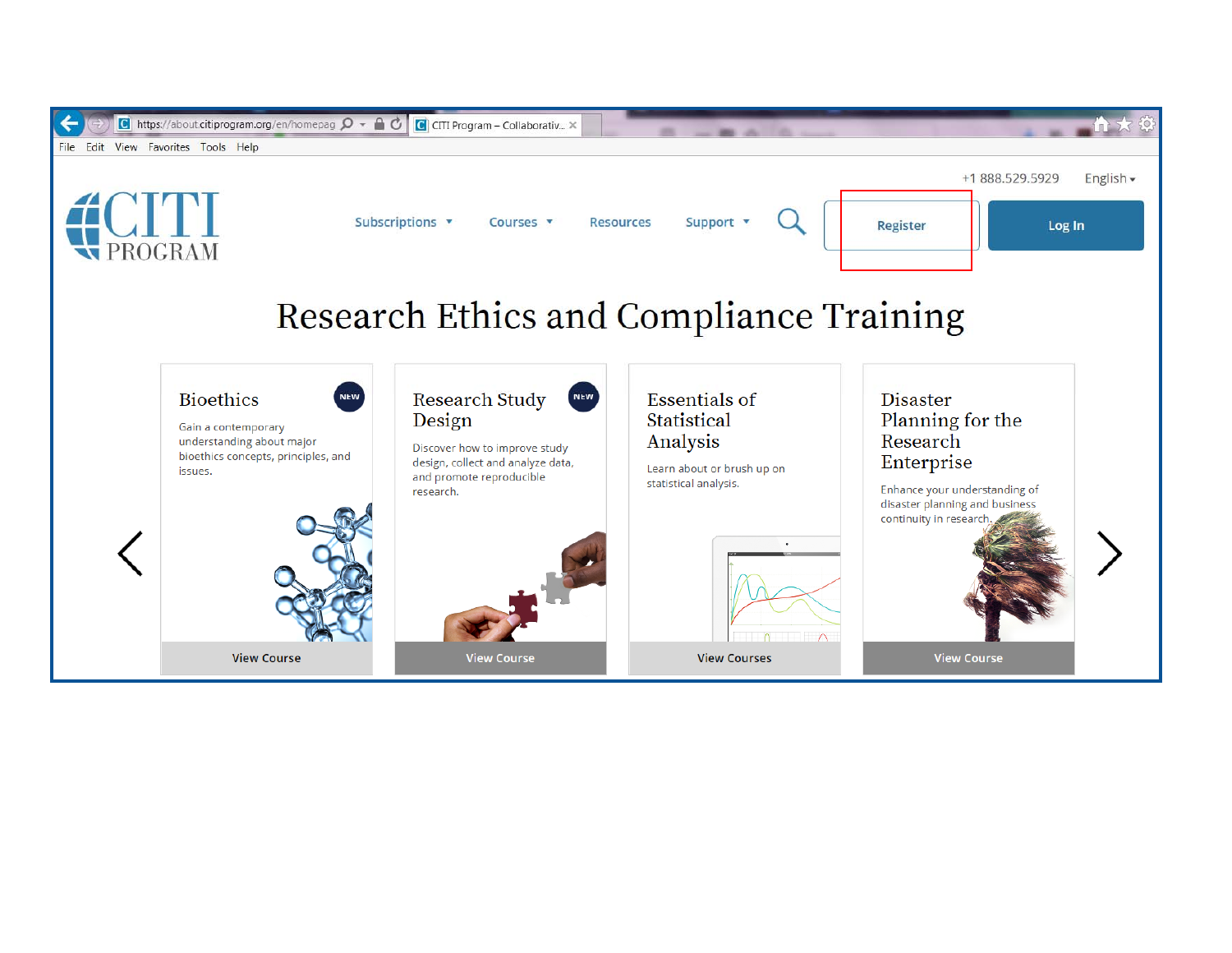Step 1 Choose a participating organization from the search box. All active organizations are listed. This includes the VA sites, The DoE organizations, HANC affiliates, Canadian organizations, Indian organizations, and Korean based organizations. University of Maine System—external to UMS

University of Maine System (SSO) Single Sign On if part of UMS

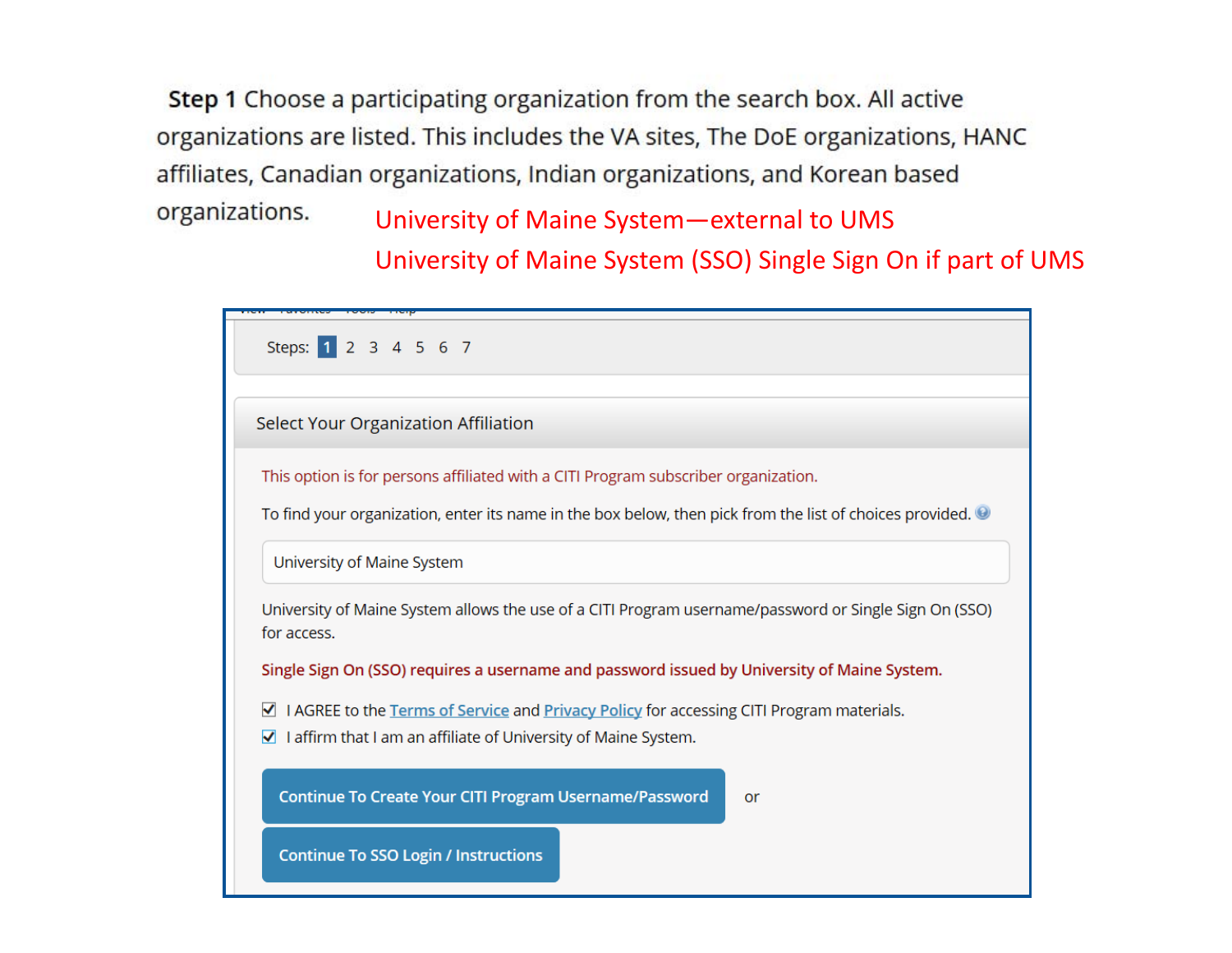**Step 2** requests that you enter your first and last name along with your email address. Please enter your name here as you would like it to appear on your completion report received at the end of the course.

You can use any email address to register but we recommend not using your organizational email. The account belongs to you, the learner, and if you leave the institution you will still have access to the account if you use a non organizational email. This means you can keep the same account and transfer credit if you affiliate with a new organizaƟon.

While not required, we do encourage entering a secondary email address. It will assist in the recovery of your account if you forget your username or password and no longer have access to your primary email address.

Single Sign On (SSO)

| Personal Information          |                                                                                                                         |  |
|-------------------------------|-------------------------------------------------------------------------------------------------------------------------|--|
| * indicates a required field. |                                                                                                                         |  |
| * First Name                  | * Last Name                                                                                                             |  |
|                               |                                                                                                                         |  |
| * Email Address               | * Verify email address                                                                                                  |  |
|                               |                                                                                                                         |  |
|                               | We urge you to provide a second email address, if you have one, in case messages are blocked or you lose the ability to |  |
|                               | access the first one. If you forget your username or password, you can recover that information using either email      |  |
| address.                      |                                                                                                                         |  |
|                               |                                                                                                                         |  |
| Secondary email address       | Verify secondary email address                                                                                          |  |
|                               |                                                                                                                         |  |
|                               |                                                                                                                         |  |
|                               | Category Links                                                                                                          |  |
|                               |                                                                                                                         |  |
|                               | LaunchPad                                                                                                               |  |
|                               |                                                                                                                         |  |
|                               | MaineStre                                                                                                               |  |
| <b>Continue To Step 3</b>     | You                                                                                                                     |  |
|                               | Tube                                                                                                                    |  |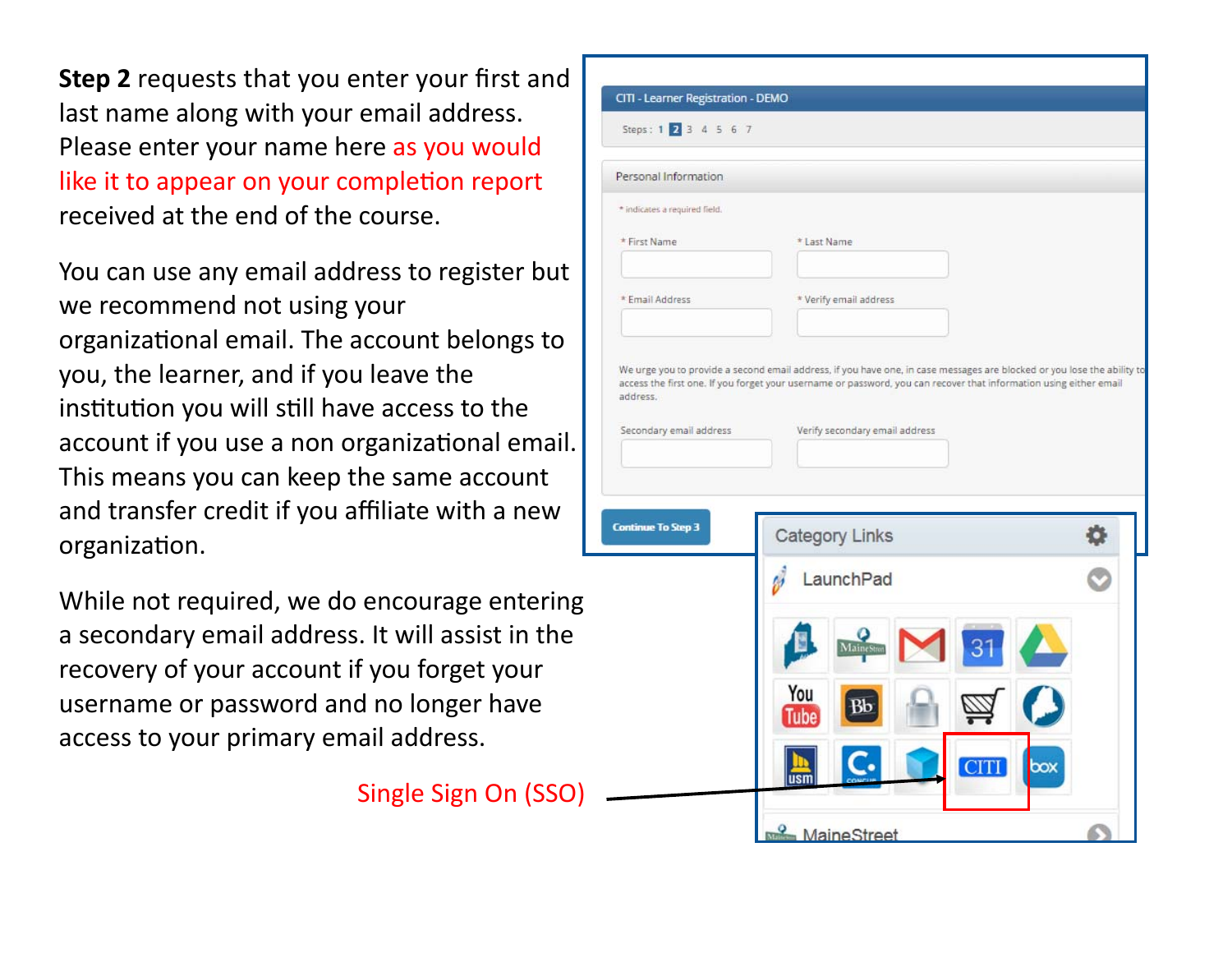**At Step 3** you will choose a username and password for your account. Please follow the on screen instructions for the expected parameters of each field. Passwords are case sensitive.

During this step you will also select and answer a security question. This question will be used to assist in the recovery of your account if you have forgotten your username or password. Please select a question that is applicable to you and which you can comfortably answer for the tech support team.

| Steps: 1 2 3 4 5 6 7              |                                                                                                                                                                                                                               |  |  |  |
|-----------------------------------|-------------------------------------------------------------------------------------------------------------------------------------------------------------------------------------------------------------------------------|--|--|--|
| Create your Username and Password |                                                                                                                                                                                                                               |  |  |  |
| * indicates a required field.     |                                                                                                                                                                                                                               |  |  |  |
|                                   | Your username should consist of 4 to 50 characters. Your username is not case sensitive; "A12B34CD" is the same as<br>"a12b34cd". Once created, your username will be part of the completion report.                          |  |  |  |
| * User Name                       |                                                                                                                                                                                                                               |  |  |  |
|                                   |                                                                                                                                                                                                                               |  |  |  |
| "a12b34cd".<br>* Password         | Your password should consist of 8 to 50 characters. Your password IS case sensitive; "A12B34CD" is not the same as<br>* Verify Password                                                                                       |  |  |  |
|                                   |                                                                                                                                                                                                                               |  |  |  |
| * Security Question               | Please choose a security question and provide an answer that you will remember. NOTE: If you forget your login<br>information, you will have to provide this answer to the security question in order to access your account. |  |  |  |
| * Security Answer                 |                                                                                                                                                                                                                               |  |  |  |
|                                   |                                                                                                                                                                                                                               |  |  |  |
|                                   |                                                                                                                                                                                                                               |  |  |  |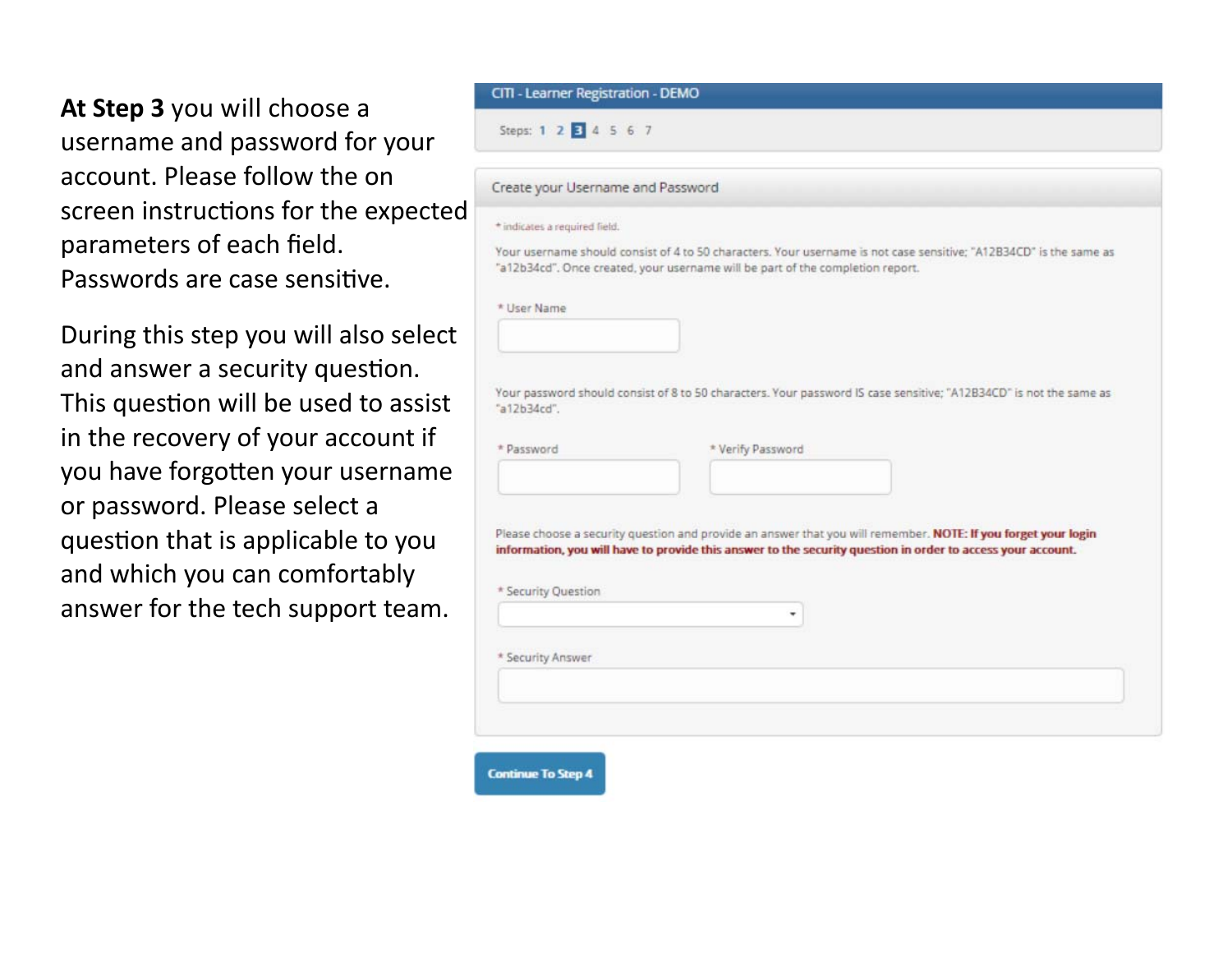## Step 4 asks for your country of residence.

| CITI - Learner Registration - DEMO                                                                                                                                                                |
|---------------------------------------------------------------------------------------------------------------------------------------------------------------------------------------------------|
| Steps: 1 2 3 4 5 6 7                                                                                                                                                                              |
| * indicates a required field.                                                                                                                                                                     |
| * Country of Residence                                                                                                                                                                            |
| Search for country: Enter full or partial name (e.g., "United States") OR your country's two or three character<br>abbreviation (e.g., "US", "USA"), then pick from the list of choices provided. |
| <b>United States</b>                                                                                                                                                                              |
|                                                                                                                                                                                                   |

Professionals seeking credit for CITI Program courses can make their selection for Continuing Education credits during Step 5.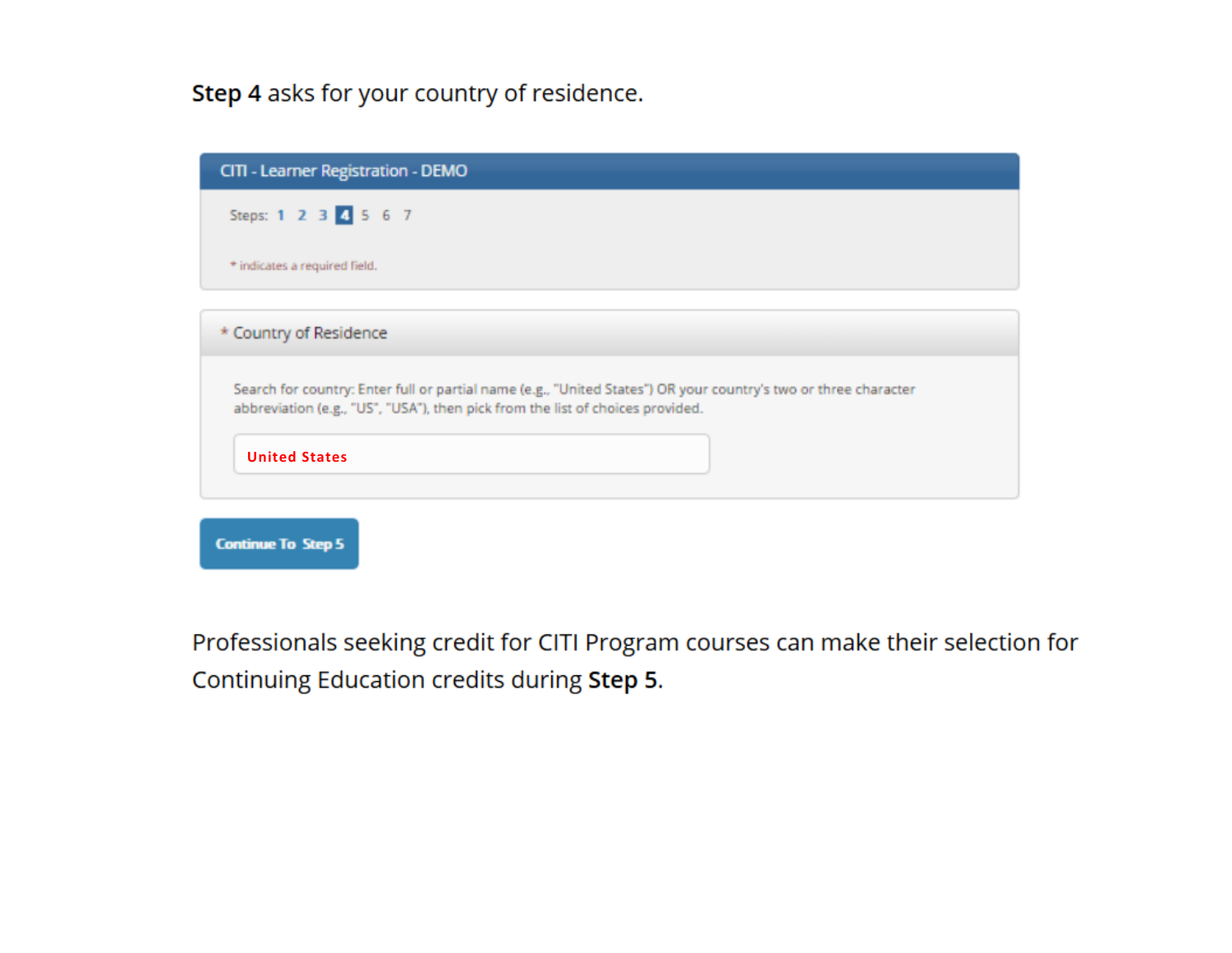#### CITI - Learner Registration - DEMO

Steps: 1 2 3 4 5 6 7

#### \* indicates a required field.

**Yes** 

\* Are you interested in the option of receiving Continuing Education Unit (CEU) credit for completed CITI Program courses?

CITI is pleased to offer CE credits and units for purchase to learners qualifying for CE eligibility while concurrently meeting their institutions training requirements.

CE credits/units for physicians, psychologists, nurses, social workers and other professions allowed to use AMA PRA Category 1 credits for re-certification are available for many CITI courses - with that availability indicated on course and module listings. Please register your interest for CE credits below by checking the "YES" or "NO" dots, and, when applicable, types of credits you wish to earn at bottom of page. Please read texts entered for each option carefully.

At the start of your course, you will be prompted to click on a "CE Information" page link located at the top of your grade book and to VIEW and ACKNOWLEDGE accreditation and credit designation statements, learning objectives,

## Choose if you would like to purchase CE credits.

|           | faculty disclosures, types, number and costs of credits available for yor                                                                                                                                                 |
|-----------|---------------------------------------------------------------------------------------------------------------------------------------------------------------------------------------------------------------------------|
| O Yes     |                                                                                                                                                                                                                           |
| <b>No</b> |                                                                                                                                                                                                                           |
|           | The CE functionality will not be activated for your course. Credits and<br>purchase after you start your course. You can change your preference<br>on the "CE Credit Status" tab located at the top of your grad book pag |
| O No      |                                                                                                                                                                                                                           |

If you picked "YES", please check below the one type of credit you would like to earn

C MDs, DOs, PAs - AMA PRA Category 1 Credits TM

<sup>©</sup> Psychologists - APA Credits

C Nurses - ANCC CNE

© Other Participants - Certificates of Participation

<sup>©</sup> Social Workers - Florida Board of Clinical Social Work, Marriage & Family Therapy and Mental Health Counseling

\* Can CITI Program contact you at a later date regarding participation in research surveys? @

 $O$  Yes  $@$  No.

Not sure. Ask me later

**Continue To Step 6** 

This step is where you can also let us know your interest in participating in research surveys at a later date.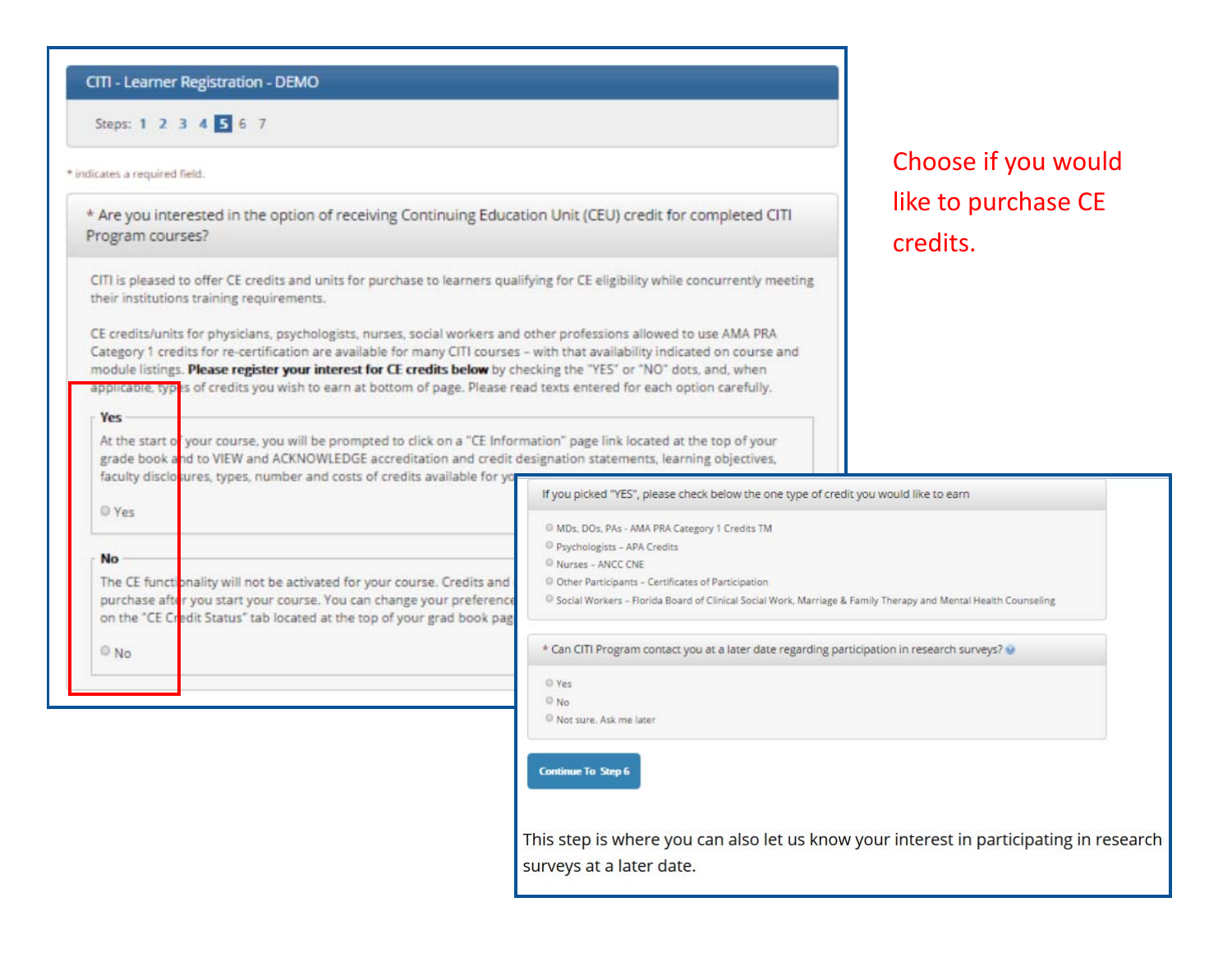**Step 6** is organization specific. Each organizaƟon determines the fields listed on this page and what information is required or optional. Some organizations request very specific information such as a employee ID number or campus name. Any questions regarding the fields on this page should be directed to your organization's CITI Program administrator.

UMA‐University of Maine Augusta

UMaine‐University of Maine Orono

UMF‐University of Maine Farmington

UMFK‐University of Maine Fort Kent

UMM‐University of Maine Machias

UMPI‐University of Maine Presque Isle

| Steps: 1 2 3 4 5 6 7                                       |               |  |
|------------------------------------------------------------|---------------|--|
| Please provide the following information requested by DEMO |               |  |
| * indicates a required field.                              |               |  |
| Language Preference                                        |               |  |
| ٠                                                          |               |  |
| * Institutional Email Address                              |               |  |
|                                                            |               |  |
| * Highest Degree                                           |               |  |
| ۰                                                          |               |  |
| * Job Title                                                |               |  |
|                                                            |               |  |
|                                                            |               |  |
| * Department                                               |               |  |
|                                                            |               |  |
| * What Is Your Role In Research?                           | <b>UMA</b>    |  |
| ۰                                                          | <b>UMaine</b> |  |
| * How Did You Hear About The CITI Program?                 |               |  |
| ٠                                                          | <b>UMF</b>    |  |
|                                                            | <b>UMFK</b>   |  |
| <b>Continue To Step 7</b>                                  | <b>UMM</b>    |  |
|                                                            | <b>UMPI</b>   |  |
|                                                            |               |  |

USM‐University of Southern Maine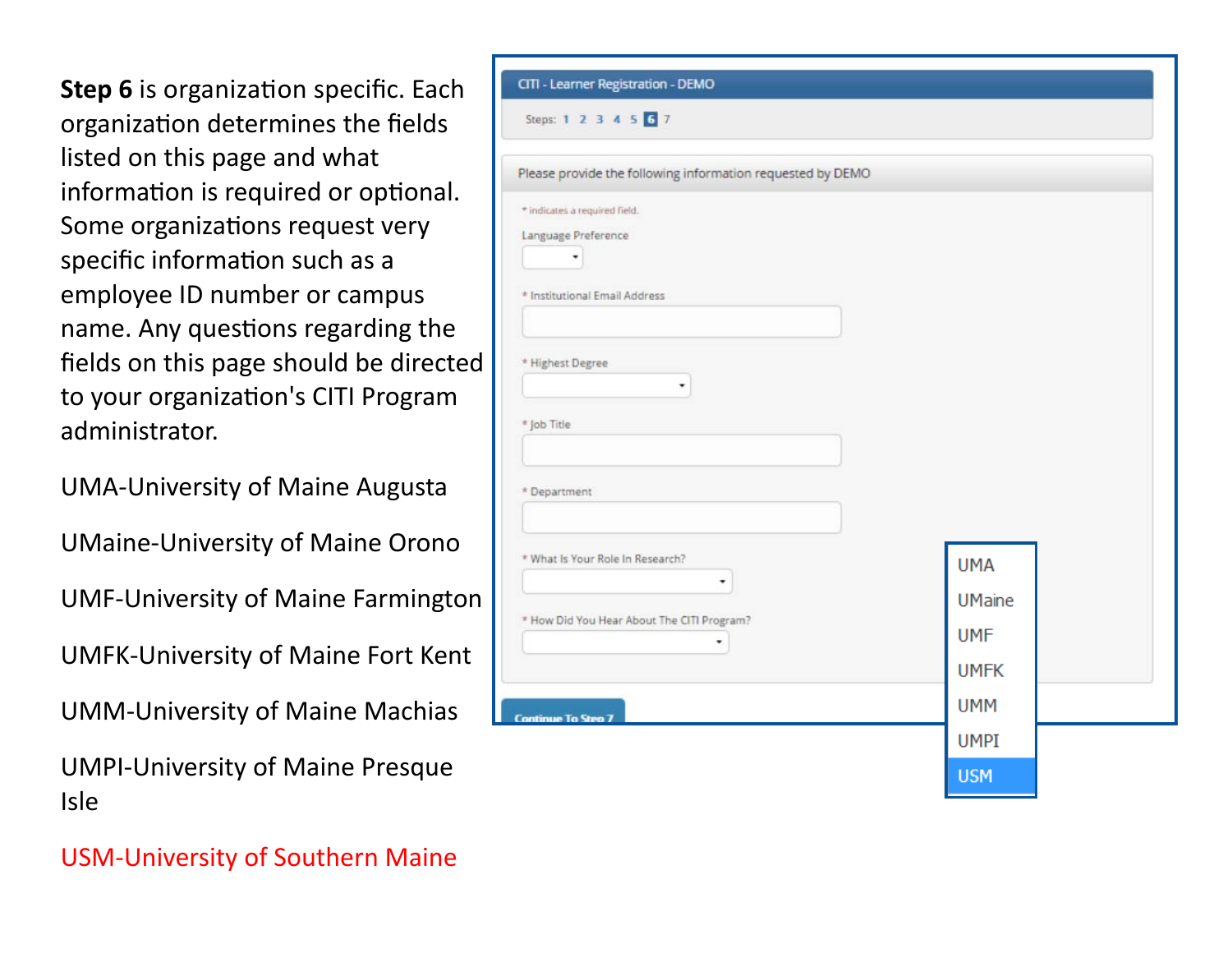



# **Institutional Courses**

Institutional Courses are available to learners who have an affiliation with one or more subscribing institutions. If an institution with which you are affiliated is not listed, you may want to add an affiliation. If you are no longer associated with a listed institution, you may want to remove an affiliation.

**University of Maine System** 

**View Courses** 

**Learner Tools for University of Maine System** 

• Add a Course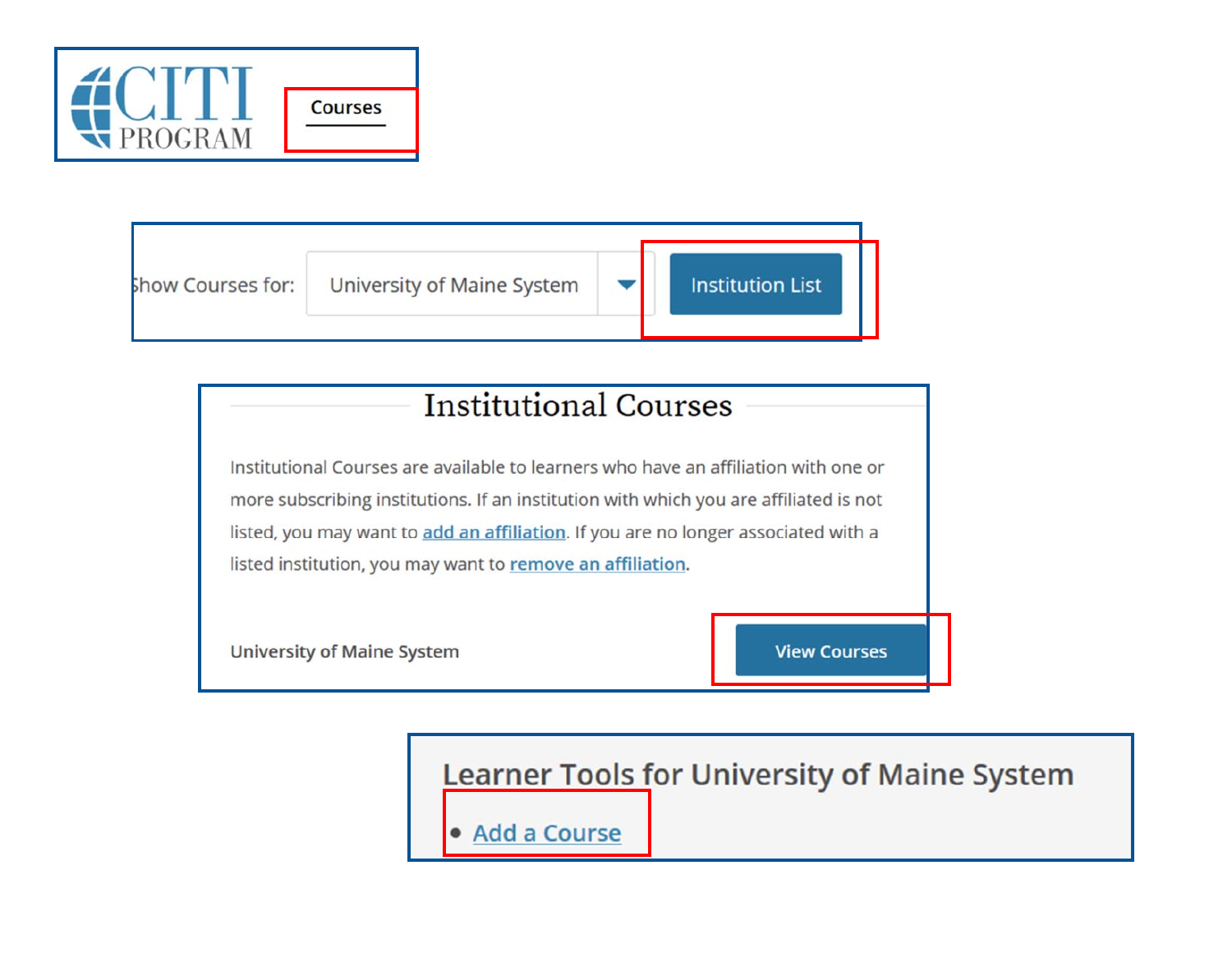The questions in Step 7 enroll you in CITI Program courses. These questions are set up based on the organization specific courses. Please read each question carefully to ensure you are enrolled in the correct course.

| CITI - Learner Registration - University of Maine System                                                                                                                                                        |  |  |
|-----------------------------------------------------------------------------------------------------------------------------------------------------------------------------------------------------------------|--|--|
| Steps: 1 2 3 4 5 6 7                                                                                                                                                                                            |  |  |
| Question 1                                                                                                                                                                                                      |  |  |
| Human Subjects Research                                                                                                                                                                                         |  |  |
| Please choose one learner group below based on your role and the type of human<br>subjects activities you will conduct. You will be enrolled in the Basic Course for that<br>group.                             |  |  |
| Biomedical Research Investigators: Choose this group to satisfy CITI training<br>requirements for Investigators and staff involved primarily in Biomedical<br>research with human subjects.                     |  |  |
| Social & Behavioral Research Investigators: Choose this group to satisfy CITI<br>training requirements for Investigators and staff involved primarily in Social and<br>Behavioral research with human subjects. |  |  |
| IRB Members: This Basic Course is appropriate for IRB or Ethics Committee<br>members.                                                                                                                           |  |  |
| Research with data or laboratory specimens- ONLY: No direct contact with<br>human subjects.<br>Scroll down past port 0 questions to                                                                             |  |  |

### Scroll down past next 9 questions to

**Complete Registration** 

**Finalize Registration**